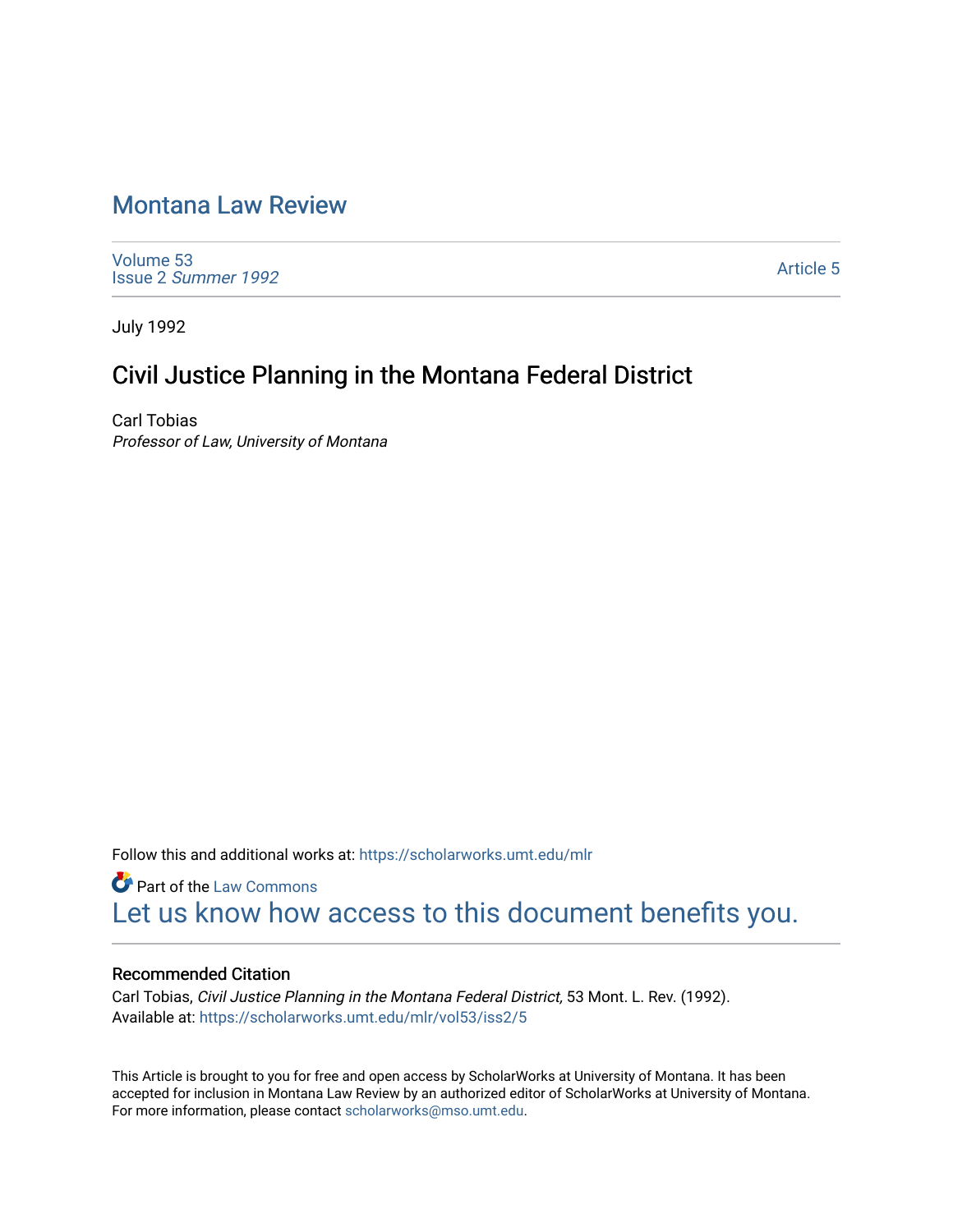# **CIVIL JUSTICE PLANNING IN THE MONTANA FEDERAL DISTRICT**

#### **Carl Tobias\***

The Montana Federal District Court recently finalized its civil justice expense and delay reduction plan under the Civil Justice Reform Act **(CJRA)** of **1990.1** In April, **1992,** the Montana District essentially adopted whole cloth, and made effective, the civil justice plan that it had issued in December, **1991** to qualify for designation as an Early Implementation District Court (EIDC).<sup>2</sup> Relatively few members of the Montana Bar exhibited much interest in the planning effort that preceded promulgation of the civil justice plan. Because the new procedural regime that the Montana District instituted could significantly change the character of federal court practice, all attorneys who litigate in the court must become acquainted with that system. This essay first briefly explores the history of federal'civil justice reform at the national level and in the Montana District. It then analyzes recent developments in civil justice reform nationally and locally. The essay next provides a glance into the future of this important reform.3

# I. HISTORY **OF CIVIL JUSTICE REFORM**

#### *A. National*

Congress passed the Civil Justice Reform Act in December, **1990,** because it wished to reduce what was perceived as increasing expense and delay in federal civil litigation and decreasing access

**<sup>\*</sup>** Professor of Law, University of Montana. **I** wish to thank Sally Johnson, Derik Pomeroy and Peggy Sanner for valuable suggestions, Cecelia Palmer and Charlotte Wilmerton for processing this piece, and the Cowley Endowment and the Harris Trust for generous, continuing support. Errors that remain are mine.

*<sup>1.</sup>* See Judicial Improvements Act of **1990,** tit. I, Pub. L. No. **101-650,** 104 Stat. **5089** (codified at **28 U.S.C. §§ 471-82** (Supp. **1992)).** *See also* United States District Court for the District of Montana, Civil Justice Expense and Delay Reduction Plan (Dec. **1991)** [hereinafter Plan].

<sup>2.</sup> *See* Civil Justice Expense and Delay Reduction Plan and Related Amendments to the Rules of Procedure of the United States District Court for the District of Montana (Apr. **1992)** [hereinafter Final Plan]. *See also* Plan, *supra* note **1.** EIDCs "may apply to the Judicial Conference for additional resources **. . .**necessary to implement" the plans. Judicial Improvements Act of **1990,** tit. I, Pub. L. No. **101-650, §** 103(c)(2).

**<sup>3.</sup> I** have previously analyzed the report and recommendations of the Montana Advisory Group and the plan that the Montana Federal District Court issued in December, **1991.** *See* Carl Tobias, *Federal Court Procedural Reform in Montana,* **52 MONT.** L. REV. 433, 438- **51 (1991)** [hereinafter *Procedural Reform];* Carl Tobias, *The Montana Federal Civil Justice Plan,* **53 MONT. L.** REV. **91 (1992)** [hereinafter *Plan].* The effectuation of the Montana Plan Published by ScholarWorks at the untiversity of Montana, 1995 look. 21 Published by ScholarWorks 1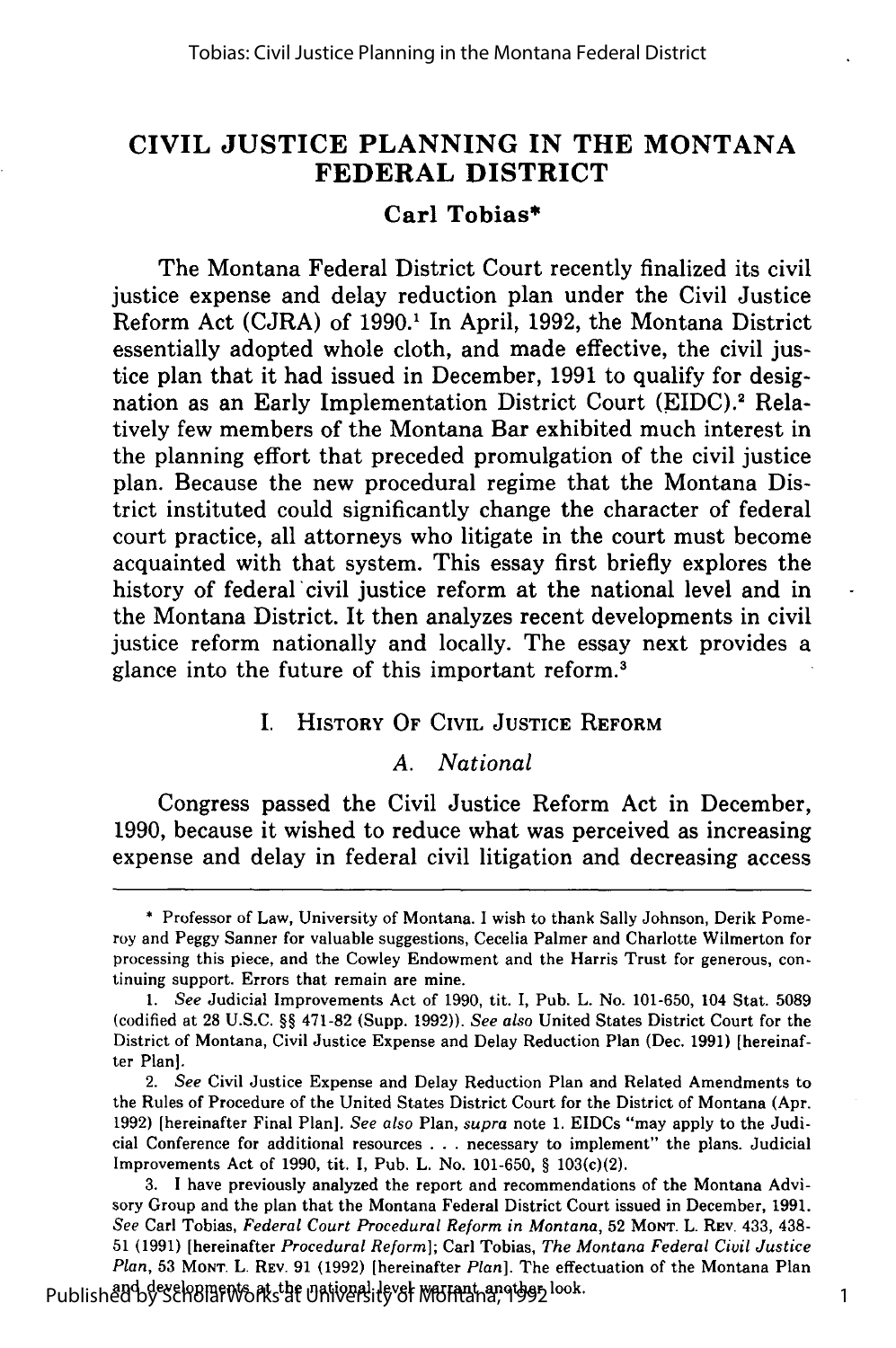#### *MONTANA LAW REVIEW*

to the federal courts.' Since the 1970s, the federal judiciary had evinced growing concern over a litigation explosion and over increasing abuse of the civil litigation process, particularly during discovery.<sup>5</sup>

The statute requires every federal district to promulgate a civil justice plan **by** December, **1993.8** "The purposes of each plan are to facilitate deliberate adjudication of civil cases on the merits, monitor discovery, improve litigation management, and ensure just, speedy, and inexpensive resolutions of civil disputes."' **All** of the districts must adopt plans after taking into account the reports and recommendations of local advisory groups.<sup>8</sup> Ninety days after the Act's passage, the chief judge in every district appointed the groups that were to be "balanced" and to include attorneys and others who appear in the court.<sup>9</sup> Each group must evaluate the district's docket and recommend procedural changes that the court, in consultation with the group, must consider and may adopt.<sup>10</sup>

Thirty-five advisory groups submitted reports to their districts during **1991,** and thirty-four of the districts issued plans before the end of that year to qualify for EIDC status." Circuit committees in all of the courts of appeal have now reviewed these plans, and a few committees have suggested comparatively minor changes in some plans.'2 The United States Judicial Conference Committee

6. *See* Judicial Improvements Act of 1990, tit. I, Pub. L. No. 101-650, § 103(b)(1).

8. *See* 28 U.S.C. § 472 (Supp. 1992).

9. *See* 28 U.S.C. § 478(b) (Supp. 1992).

10. *See* 28 U.S.C. § 472(c)(1) (Supp. 1992).

11. *See* Carl Tobias, *Judicial Oversight of Civil Justice Reform,* 140 F.R.D. 49, 56 (1992).

12. *See* Judicial Conference of the United States, Civil Justice Reform Act Report, Development and Implementation of Plans By Early Implementation Districts and Pilot Courts, at 4-6 (June 1, 1992) [hereinafter Report to Congress]. *See, e.g.,* United States District Court for the District of Alaska, Civil Justice Expense and Delay Reduction Plan, Miscellaneous General Order No. 698, Amendment No. 1 (Apr. 27, 1992); Report to Congress, *supra,* at 4 (Southern District of Texas amended plan to provide for stricter controls on discovery). The Ninth Circuit Committee apparently conducted the most rigorous review. *See* Report to Congress, *supra,* at 5-6. *See also* Report of Ninth Circuit Review Committee (Apr. 14, 1992) [hereinafter Ninth Circuit Report]. *But see* Report of Eighth Circuit Review https://gemitfan/blac.umcedu/mlr/vol53/iss2/§ 474(a)(1) (Supp. 1992) (statutory provision

*<sup>4.</sup> See* Senate Comm. on Judiciary, Judicial Improvements Act of 1990, S. **REP.** No. 416, 101st Cong., 2d Sess. 103 (1990), *reprinted in* 1990 U.S.C.C.A.N. 6802, 6804-05. *See generally* Jeffrey J. Peck, *"Users United": The Civil Justice Reform Act of 1990,* 54 **LAW** & **CONTEMP.** PROBS. 105 (Summer 1991).

*<sup>5.</sup> See, e.g.,* National Hockey League v. Metropolitan Hockey Club, 427 U.S. 639 (1976); Blue Chip Stamps v. Manor Drug Stores, 421 U.S. 723, 740-41 (1975); Dissent From Order Amending the Federal Rules of Civil Procedure, 446 U.S. 997, **1000** (1980). *See generally* Carl Tobias, *Public Law Litigation and the Federal Rules of Civil Procedure,* 74 COR-**NELL** L. REV. 270, 287-89 (1989).

<sup>7.</sup> *See* 28 U.S.C. § 471 (Supp. 1992).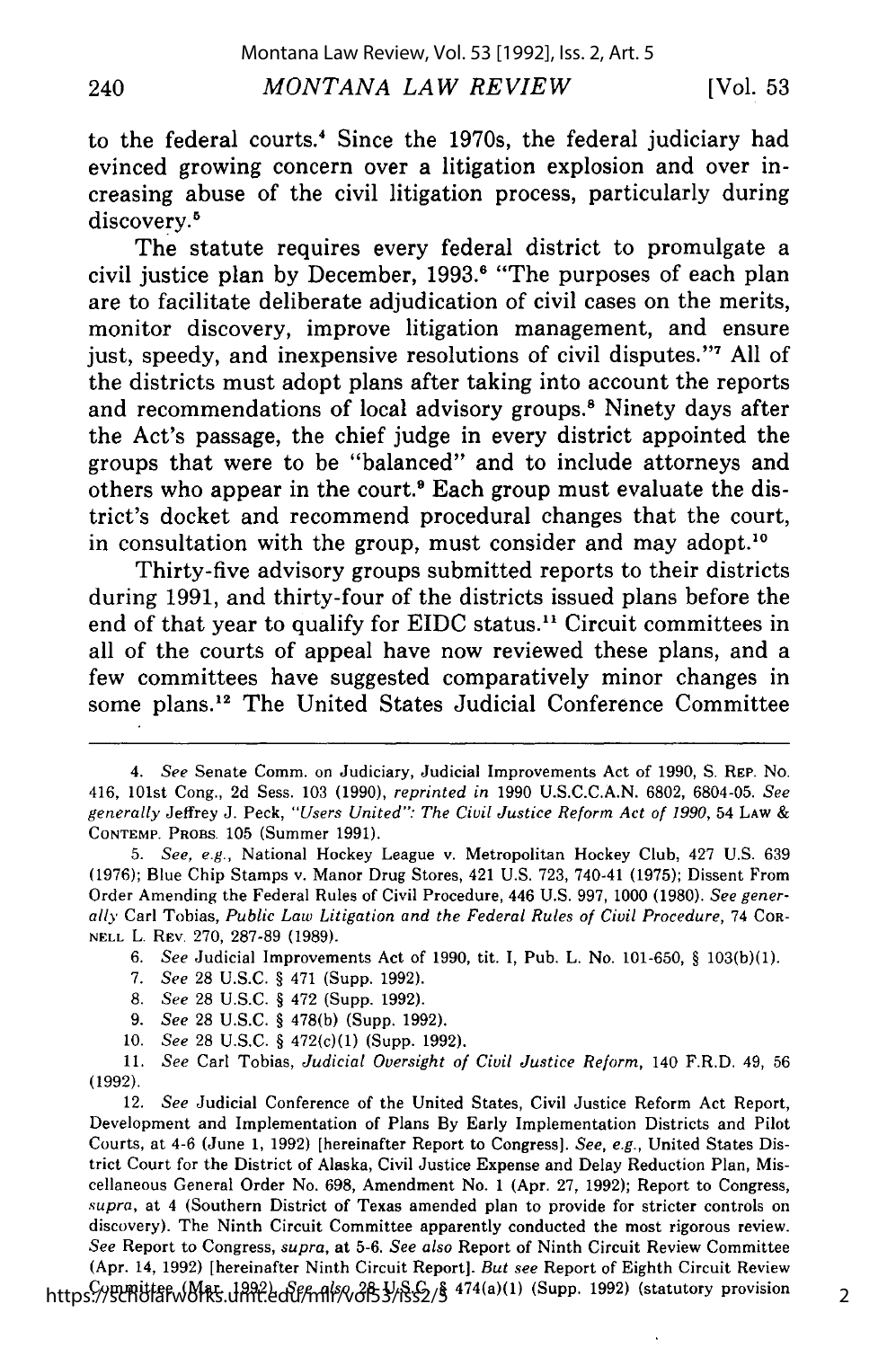on Court Administration and Case Management has recently concluded its independent analysis of these plans and has recommended additional modifications in numerous plans.<sup>13</sup> Once the districts comply with the proposals for alterations, they will be officially designated EIDCs, which entitles the courts to certain federal assistance.<sup>14</sup> On June 1, the Conference also submitted an essentially descriptive report to Congress regarding EIDC implementation of the CJRA.<sup>15</sup>

The sixty districts that did not qualify for designation as EIDCs are proceeding apace with their civil justice planning. The advisory groups in approximately one-half of those districts are attempting to complete the compilation of their reports and recommendations by the end of 1992, although it currently appears that comparatively few of these districts intend to adopt plans before the statutory deadline of December, 1993.

## *B. Montana District*

## *1. Advisory Group Report and Recommendations*

The background of civil justice planning in Montana warrants only brief treatment here, as that history has been chronicled elsewhere.<sup>16</sup> The Montana District appointed the Advisory Group (Group) in early 1991, and the Group held several meetings, studied the court's docket and other relevant aspects of the local legal culture, and issued its report and recommendations in August, 1991.<sup>17</sup>

The Group's recommendations emphasized case assignment procedures, alternative dispute resolution (ADR), pretrial activity, and judicial control of discovery.<sup>18</sup> The Group asserted that the ex-

14. *See supra* note 2.

18. *See* Report, *supra* note 17, at 42-50, 55-65, 73-80, 89-92. *See generally* Tobias, Published by ScholarWorks at University of Montana, 1992

3

prescribing circuit committee review). *See generally* Carl Tobias, *Letter from Zagreb,* 18-20 (1992) (copy on file with author).

<sup>13.</sup> *See, e.g.,* Letter from Judicial Conference of the United States, Comm. on Court Administration and Case Management to United States District Court for the Southern District of Indiana (July 1992); Letter from Judicial Conference of the United States, Comm. on Court Administration and Case Management to Clarence A. Brimmer, United States District Court for the District of Wyoming (July 1992).

<sup>15.</sup> Judicial Conference of the United States, Civil Justice Reform Act Report, Development and Implementation of Plans By Early Implementation Districts and Pilot Courts (June 1, 1992).

<sup>16.</sup> *See* Tobias, *Procedural Reform, supra* note 3, at 441-51; Tobias, Plan, *supra* note **:3.**

<sup>17.</sup> *See* Report of the Civil Justice Reform Act of 1990 Advisory Group for the United States District Court for the District of Montana (Aug. 1991) [hereinafter Report]. *See generally* Tobias, *Procedural Reform, supra* note 3, at 441-42.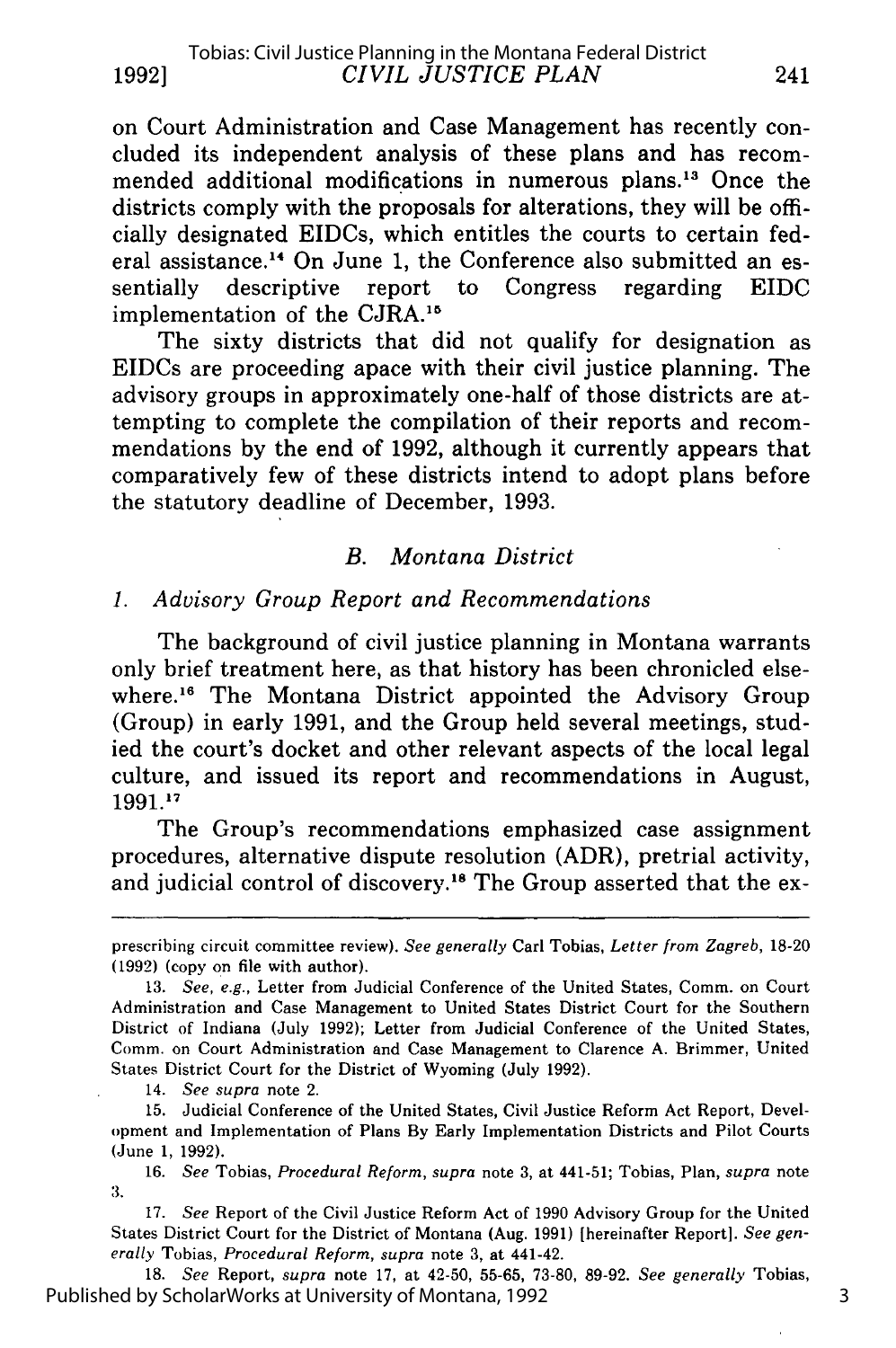panded employment of magistrate judges throughout the process of civil litigation would be the best mechanism available to guarantee effective case management and to reduce expense and delay in civil litigation.<sup>19</sup> Moreover, it suggested that the court prescribe the co-equal assignment of civil cases to Article III judges and magistrate judges with a waiver provision for lawyers and pro se litigants who fail to make timely requests for assignment to Article III judges.<sup>20</sup>

The Group correspondingly called for re-affirming the District's commitment to use of magistrate judges as the principal alternative means for disposing of civil lawsuits.<sup>21</sup> It also recommended the increased use of settlement conferences, which the judicial officers can order and at which they may preside.<sup>22</sup> The Group considered the referral of civil cases to magistrate judges for settlement purposes preferable to the establishment of a courtwide ADR program,<sup>23</sup> suggested that the district create and maintain a list of judicially-approved mediation masters,<sup>24</sup> and found early neutral evaluation beneficial but too expensive to warrant institution of a mandatory program.<sup>25</sup>

The Group suggested that the judicial officers assertively manage the pretrial process through direct involvement in creating, supervising and enforcing a case-specific plan governing discovery and disposition.26 Moreover, the Group called for the officers to hold timely preliminary pretrial conferences and to draft with counsel such plans for discovery and resolution of cases commensurate with their particular needs.<sup>27</sup> It also recommended that the court set dates certain for concluding important pretrial matters and for monitoring the progress of cases.<sup>28</sup>

The Group offered five suggestions covering discovery.<sup>29</sup> The most significant recommendation called for mandatory discovery

23. *See* Report, *supra* note 17, at 91.

27. *Id.*

*Procedural Reform, supra* note 3, at 442-49.

<sup>19.</sup> *See* Report, *supra* note 17, at 46.

<sup>20.</sup> *See id.* at 42-43. *See generally* Tobias, *Procedural Reform, supra* note 3, at 442-43.

<sup>21.</sup> *See* Report, *supra* note 17, at 89.

<sup>22.</sup> *Id. See generally* Tobias, *Procedural Reform, supra* note 3, at 443-44.

<sup>24.</sup> *See id.* at 90.

<sup>25.</sup> *Id.*

<sup>26.</sup> *Id.* at 55.

<sup>28.</sup> *Id.* at 55-56. The Group suggested that certain noncomplex lawsuits, such as those involving administrative appeals and chapter 11 bankruptcy matters, be exempted from these regular pretrial procedures, although the cases would be resolved in a timely manner. *Id.* at 56.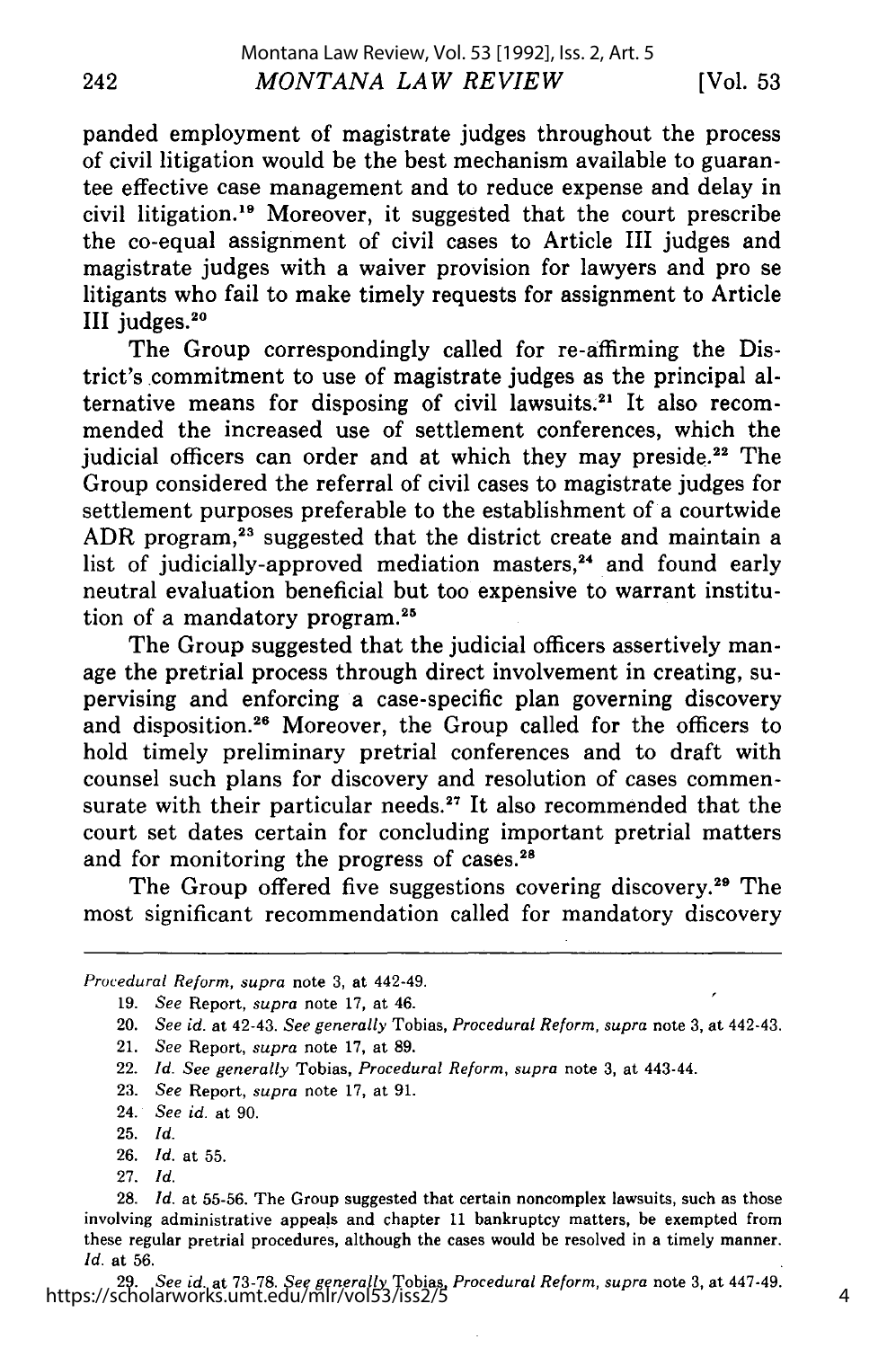disclosure which closely resembles a controversial proposal to amend several Federal Rules of Civil Procedure.<sup>30</sup> The Group also suggested the creation of peer review committees that would review discovery and other litigation practices when requested by judicial officers.<sup>31</sup>

## *2. Montana District Civil Justice Plan*

The Montana Federal District Court promulgated its civil justice expense and delay reduction plan in December, **1991.3'** The plan was basically a condensed version of the report and recommendations that the Group tendered to the court in August of that year and, therefore, warrants relatively little examination here.<sup>33</sup>

The Montana District observed that a scheme of differential case management focused on the informed, active involvement of a judicial officer and counsel in developing a case-specific management plan would guarantee that the process of civil litigation achieves its purpose, the equitable and efficient disposition of civil controversies.<sup>34</sup> The civil justice plan, therefore, would impose numerous new, relatively onerous requirements on judges and attorneys.<sup>35</sup> It also relies substantially on a number of comparatively inflexible time strictures and numerical restrictions.<sup>36</sup> Moreover, the plan adopts a number of additional recommendations of the Advisory Group. These include co-equal assignment of cases to Article III judges and magistrate judges, mandatory discovery disclosure, use of peer review committees, and most of the suggestions regarding ADR, especially the use of settlement conferences.<sup>37</sup>

In February, 1992, the Montana Federal District Court pro-

32. *See* Plan, *supra* note 1. *See generally* Tobias, Plan, *supra* note 3.

33. *Compare* Report, *supra* note 17, *with* Plan, *supra* note 1. *See generally* Tobias, Plan, *supra* note 3, at 93.

34. *See* Plan, *supra* note 1, at 1. *See also supra* notes 26-27 and accompanying text.

35. For instance, the plan seems to contemplate that the judicial officers will closely manage, if not micro-manage, most cases. *See* Plan, *supra* note 1, at 3. Correspondingly attorneys will have to assemble pre-discovery disclosure statements. *See id.* at 10-13.

36. For instance, the Plan limits memoranda filed in support of motions to twenty pages and makes presumptively excessive the filing of more than fifty interrogatories. *See* Plan, *supra* note 1, at 16.

37. *See id.* at 3-4, 18, 22. *See also supra* notes 20-22, 30-31 and accompanying text. Published by ScholarWorks at University of Montana, 1992

<sup>30.</sup> *See* Report, *supra* note 17, at 73-75. *See also* Committee on Rules of Practice and Procedure of the Judicial Conference of the United States, Proposed Amendments of Federal Rules of Civil Procedure 16, 26, *reprinted in* 137 F.R.D. 53, 83-84, 87-88 (1991). *See generally,* Randall Samborn, *U.S. Civil Procedure Revisited,* **NAT'L** L.J., May 4, 1992, at 1.

<sup>31.</sup> *See* Report, *supra* note 17, at 77-78. *See also U.S. District Court For Montana Solicits Appointees For Peer Review Committees,* **MONT.** LAWYER, at 11 (June 1992), *infra* note 76. More than fifty attorneys applied to serve on the three five-member committees that the court will appoint. *See generally* Tobias, *Procedural Reform, supra* note 3, at 449.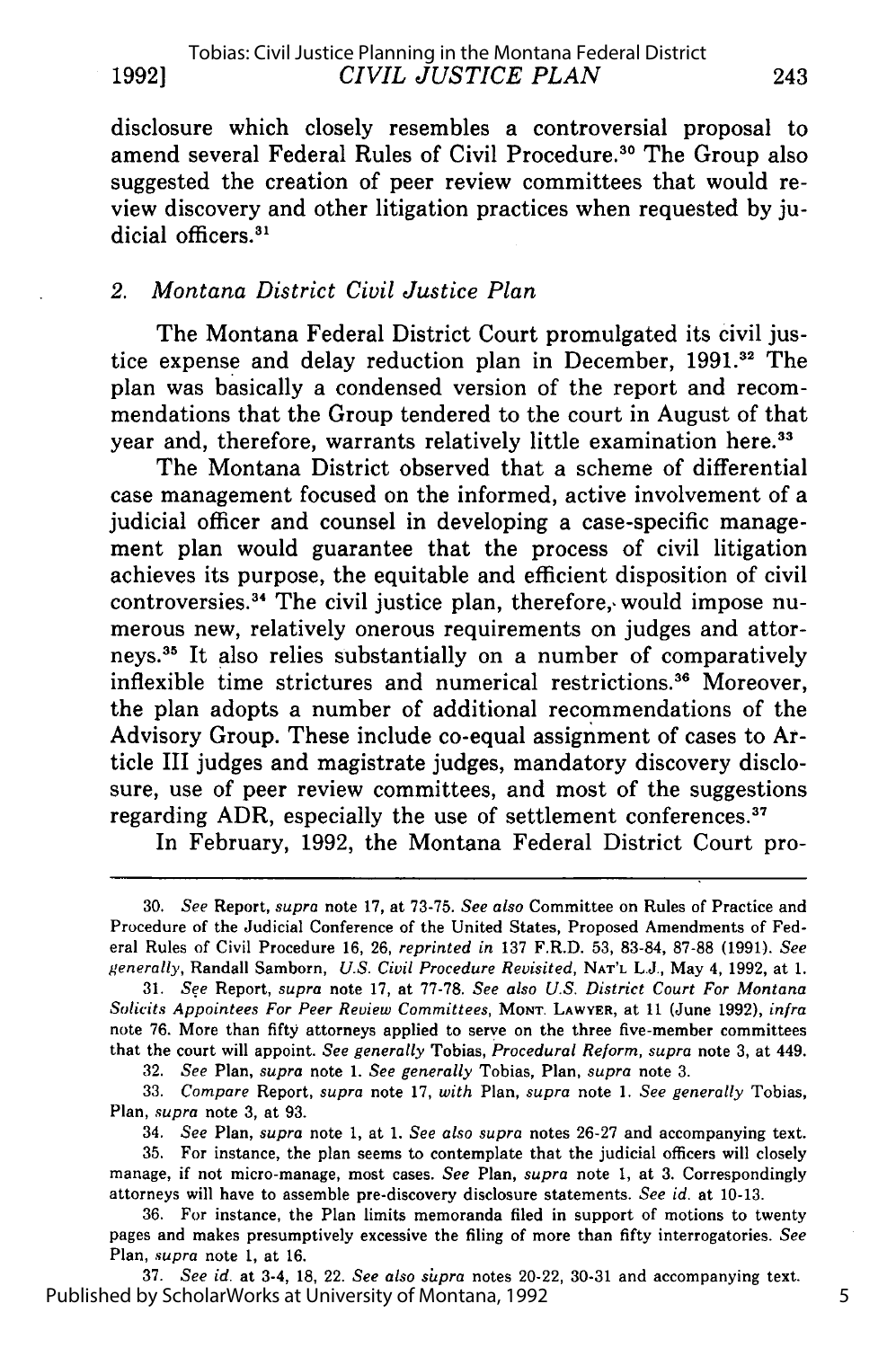vided a forty-five day period for public comment on its plan and the accompanying changes in local rules.<sup>38</sup> Upon receipt and analysis of that public comment, the court sent a pamphlet including the final plan and the amended local rules to all members of the Montana bar.3" The district made virtually no changes in the plan or in the rules on which it sought public input. Indeed, the court made only one modification that has any significance. The plan, as adopted in December, 1991, provided that any Article III judge whose docket included greater than twenty percent more cases than the other judges would automatically not be assigned any cases during the subsequent quarter.<sup>40</sup> The final plan affords the court discretion to take whatever action it deems appropriate.<sup>41</sup>

The Ninth Circuit Review Committee generally found that most courts seeking EIDC status in the circuit issued plans which lacked particular implementation schedules and that some failed to discuss the six elements of 28 U.S.C. section 473(a) in their plans.42 The Review Committee specifically asked about the validity of the Montana District's decision to assign civil cases coequally and sought clarification of the provision for peer review committees.43 The Judicial Conference, in its independent review, raised these issues, complimented the court on its work, and suggested that the court create procedures for monitoring the success of its plan.4 4 Upon the conclusion of Conference review, the Montana District is officially designated an EIDC.

- 39. *See* Final Plan, *supra* note 2.
- 40. *See* Plan, *supra* note 1, at 4.

41. *See* Final Plan, *supra* note 2, at 4. I am indebted to Derik Pomeroy for undertaking a side-by-side comparison of the Plan and the Final Plan.

42. *See* Ninth Circuit Report, *supra* note 12, at 2. *See also* Report to Congress, *supra* note 12, at 5.

43. *See* Ninth Circuit Report, *supra* note 12, at 4. *See also* Report, *supra* note 17, at 5; *supra* notes 20, 31, 37 and accompanying text, *infra* notes 70-72, 74-78 and accompanying text. The Ninth Circuit Report states that the Montana District would retain the provision governing co-equal assignment as it was, "with rationale and other precedent for the opt-out provisions, cited by [the] Committee." Ninth Circuit Report, *supra* note 12. The Report also states that the District would provide an opportunity for attorneys to be heard by the peer review committees. *Id.*

44. Letter from Judicial Conference of the United States, Comm. on Court Administration and Case Management to United States District Court for the District of Montana (July 1992). https://scholarworks.umt.edu/mlr/vol53/iss2/5

<sup>38.</sup> *See Notice, Proposed Amendments to the Rules of Procedure of the U.S. District Court for Montana,* **MONT.** LAWYER, at 13 (Feb. 1992).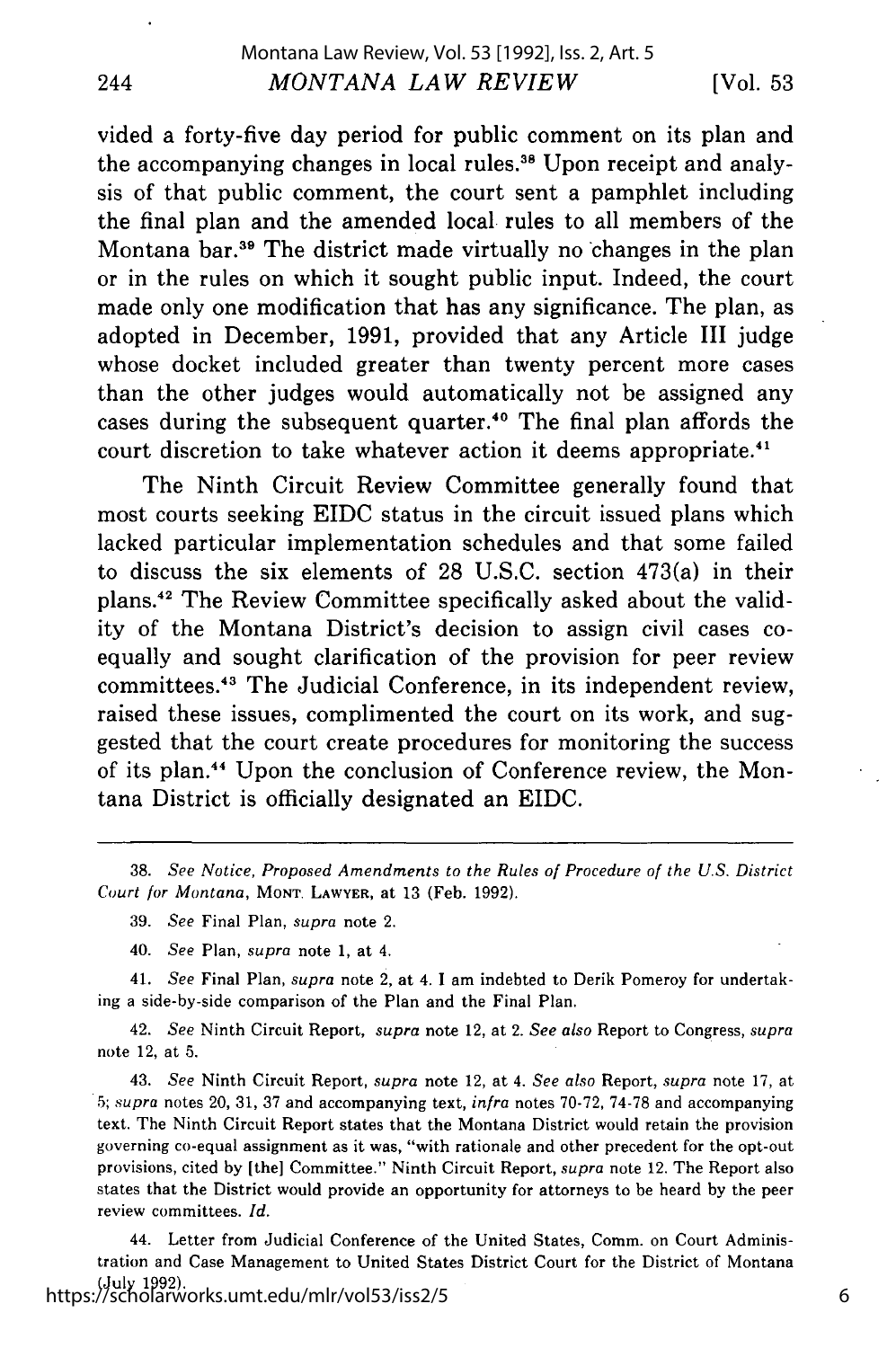**1992]**

## II. **ANALYSIS OF CIVIL JUSTICE PLANNING**

## *A. National Civil Justice Planning*

The thirty-four federal courts that qualified for designation as EIDCs promulgated civil justice expense and delay reduction plans that are quite diverse.45 The plans vary **by** length; some are less than ten pages and others exceed seventy pages. **A** number of plans instituted no or few changes, while several districts implemented far-reaching modifications. The plans also differ in terms of the scope, novelty and number of particular procedures adopted. This subsection emphasizes the civil justice plans rather than the advisory group reports, because procedures in those plans have actual effect and because the courts could rely on, or reject, the recommendations that groups included in their reports.

#### **1.** *Beneficial Features*

Numerous advantages attended nascent implementation of the Civil Justice Reform Act. Practically every district relied substantially on the reports and recommendations of their advisory groups while consulting with those entities. Most courts seem to have conducted the type of self-analysis, and adopted the kinds of procedures, which Congress contemplated. Nearly all of the districts appear to have followed the statutory guidance. These courts seemingly were sensitive to the Act's goals of reducing delay and cost in civil litigation, assessed their dockets carefully, took into account and prescribed, as warranted, the CJRA's principles, guidelines and techniques, and premised adoption of these mechanisms and additional procedures only on substantiating information.4" **A** number of districts have closely conferred with their advisory groups or exchanged ideas with other courts, and numerous districts have fully and forthrightly responded to their groups' suggestions, explaining why they were adopted or rejected.<sup>47</sup>

**A** few districts carefully addressed certain questions of authority that civil justice reform implicates. For instance, the courts rejected some advisory group proposals, apparently determining that the districts had inadequate authority to carry out the recommen-

Published by ScholarWorks at University of Montana, 1992

<sup>45.</sup> **1** rely substantially in this section and this paragraph on Tobias, *supra* note 12.

<sup>46.</sup> See, *e.g.,* United States District Court for the Southern District of California, Delay and Cost Reduction Plan (Oct. **7, 1991);** United States District Court for the Southern District of New York, Civil Justice Expense and Delay Reduction Plan (Dec. 12, **1991).**

<sup>47.</sup> *See, e.g.,* United States District Court for the Northern District of Indiana, Civil Justice Expense and Delay Reduction Plan, at 1-2 (Dec. **31, 1991);** United States District Court for the Western District of Wisconsin, Civil Justice Expense and Delay Reduction Plan, **App. II** (Dec. **31, 1991).**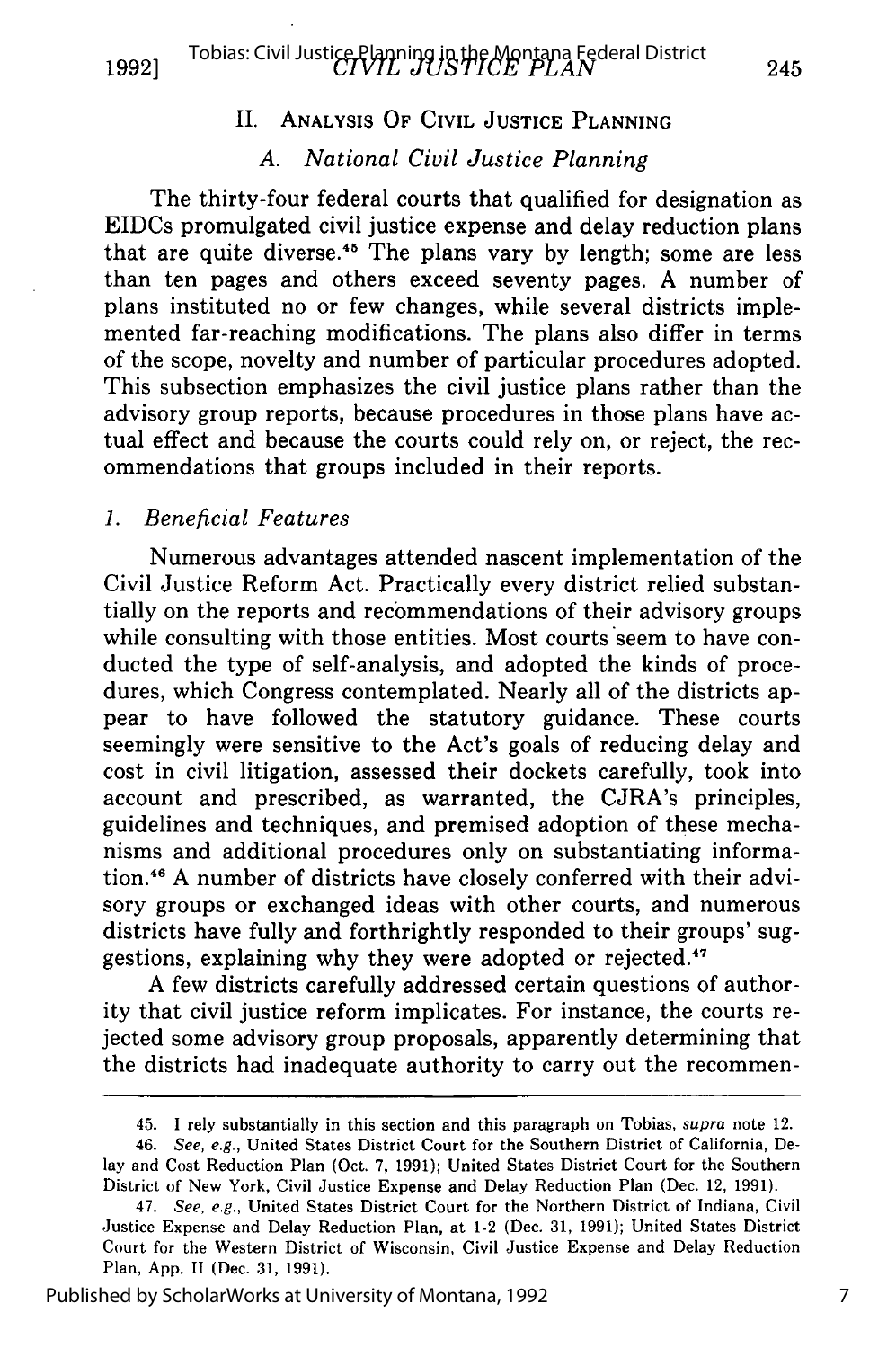dations, or did not prescribe procedures for which they had uncertain authority. " **A** small number of courts refused to adopt procedures which might contravene the Federal Rules of Civil Procedure or that the Advisory Committee on the Civil Rules recently proposed as components of a thorough set of Federal Rules revisions which cannot become effective until December, 1993.<sup>49</sup>

Some districts prescribed new or innovative procedures or ones that promise to reduce cost or delay in civil litigation. For example, the Eastern District of Texas tried to limit directly the expense of civil litigation.<sup>50</sup> The court's plan placed ceilings on contingency fees in those cases, such as most personal injury actions, in which federal statutes do not prescribe fee-shifting.5' The Eastern District of California is experimenting with pre-argument notification and time-tailored scheduling of motions in an effort to limit the amount of time that lawyers must spend in the courthouse waiting to argue motions.<sup>52</sup>

In short, nearly all of the federal district courts that sought **EIDC** designation apparently attempted to implement congressional intent as expressed in the Act. The districts seemed to follow closely statutory guidance and to exchange helpful information on the CJRA's implementation and specific procedures with their advisory groups and with other groups and courts. The EIDCs also prescribed a number of procedures that should achieve the Act's purposes, especially reducing cost and delay, and the courts to date apparently have been rather effective laboratories of experimentation.<sup>53</sup>

**50.** *See* United States District Court for the Eastern District of Texas, Civil Justice Expense and Delay Reduction Plan (Dec. 20, **1991).**

**51.** *See id.* at **7-8.**

246

**53.** It is too soon to determine conclusively how efficacious the districts will be. This judgment will not be possible until the procedures actually have been implemented and https://scholarworks.umt.edu/mlr/vol53/iss2/5

<sup>48.</sup> See, e.g., Western District of Wisconsin Plan, supra note 47, **App. I,** at 2, **6. Cf.** United States District Court for the Northern District of Georgia, Civil Justice Expense and Delay Reduction Plan, at **18** (Dec. **17, 1991)** (questioning whether specific authority needed to institute mandatory non-binding court-annexed arbitration).

<sup>49.</sup> *See, e.g.,* Western District of Wisconsin Plan, *supra* note 47, **App. II,** at 2. *Cf.* United States District Court for the District of Alaska, Civil Justice Expense and Delay Reduction Plan, at 4 (Dec. **13, 1991)** (district favorably inclined toward automatic, compulsory disclosure and will experiment with it but considers counterproductive an effort to predict discovery modifications in federal rules or local rules). *See also* Committee on Rules of Practice and Procedure of the Judicial Conference of the United States, Proposed Amendments of Federal Rules of Civil Procedure, *reprinted in* **137** F.R.D. **53 (1991).** *See generally* Samborn, *supra* note **30,** at **1,** 12.

**<sup>52.</sup>** *See* United States District Court for the Eastern District of California, Civil Justice Expense and Delay Reduction Plan (Dec. **31, 1991).** *See also* Report of the Civil Justice Reform Act Advisory Group of the United States District Court for the Eastern District of California, at **81, 95, 97** (Nov. 21, **1991).**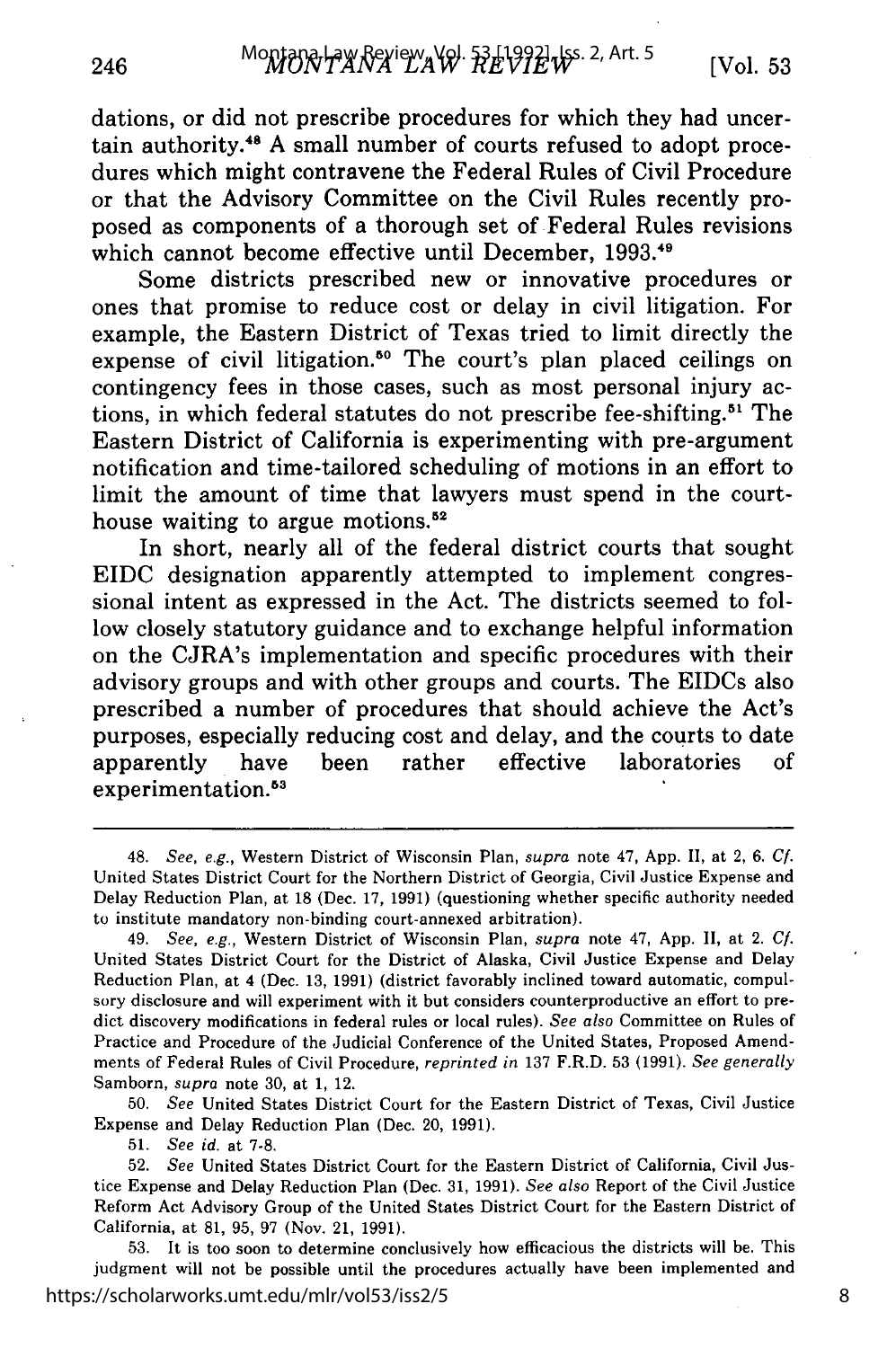#### *2. Less Advisable Aspects*

Some features that appear less advantageous accompanied the statute's early implementation in the federal district courts. Certain districts apparently have relied little, if at all, on the efforts of their advisory groups or consulted minimally with those entities. Moveover, the courts may have failed to undertake the kind of introspection, or to implement the types of procedural provisions, which Congress intended.

A number of districts have exercised quite broad authority under the Act to adopt procedures which conflict with the Federal Rules or provisions in the United States Code. Some have even claimed that the statute affords them a roving commission to prescribe any procedures that will reduce delay or expense, regardless of whether the provisions deviate from federal requirements. The Eastern District of Texas specifically proclaimed in its plan that "to the extent that the Federal Rules of Civil Procedure are inconsistent with this Plan, the Plan has precedence and is controlling."54 The court instituted an offer of judgment concept that seems inconsistent with Federal Rule 68,<sup>55</sup> and the district placed caps on contingency fees which may invade the legislative province to allocate the expenses of litigation.<sup>56</sup>

An additional problematic area of inconsistency has involved mandatory discovery disclosure. Approximately twenty EIDCs have adopted procedures which are similar to proposed revisions of the federal rules that the Civil Rules Committee suggested in August 1991.<sup>57</sup> These proposals significantly alter traditional notions of discovery, and many components of the bar, including much of the organized plaintiffs, defense, and public interest bars, strongly opposed the recommendations. 8 The Civil Rules Committee changed course twice on the proposals in a two-month period this spring and ultimately settled on language similar to that which it

have been rigorously assessed. *See* Tobias, supra note 12, at 14-26.

<sup>54.</sup> *See* Eastern District of Texas Plan, *supra* note 50, at 9.

<sup>55.</sup> *Compare id.* at *10 with* **FED.** R. Civ. P. 68. *See also* Tobias, *supra* note 12, at 31.

<sup>56.</sup> *See* Eastern District of Texas Plan, *supra* note 50, at 7-8. *See also* Kaiser Aluminum & Chem. Corp. v. Bonjourno, **110** S. Ct. 1570, 1576 (1990).

<sup>57.</sup> *See, e.g.,* United States District Court Western District of Oklahoma, Civil Justice Expense and Delay Reduction Plan, at 11-12 (Dec. 31, 1991); United States District Court for the Eastern District of Pennsylvania, Civil Justice Expense and Delay Reduction Plan, at 13-14 (Dec. 31, 1991).

<sup>58.</sup> *See* Committee on Rules of Practice and Procedure of the Judicial Conference of the United States, Proposed Amendments of Federal Rules of Civil Procedure 16, 26, *reprinted in* 137 F.R.D. 53, 83-84, 87-88 (1991). *See also* Samborn, *supra* note 30 at **I** (bar opposition).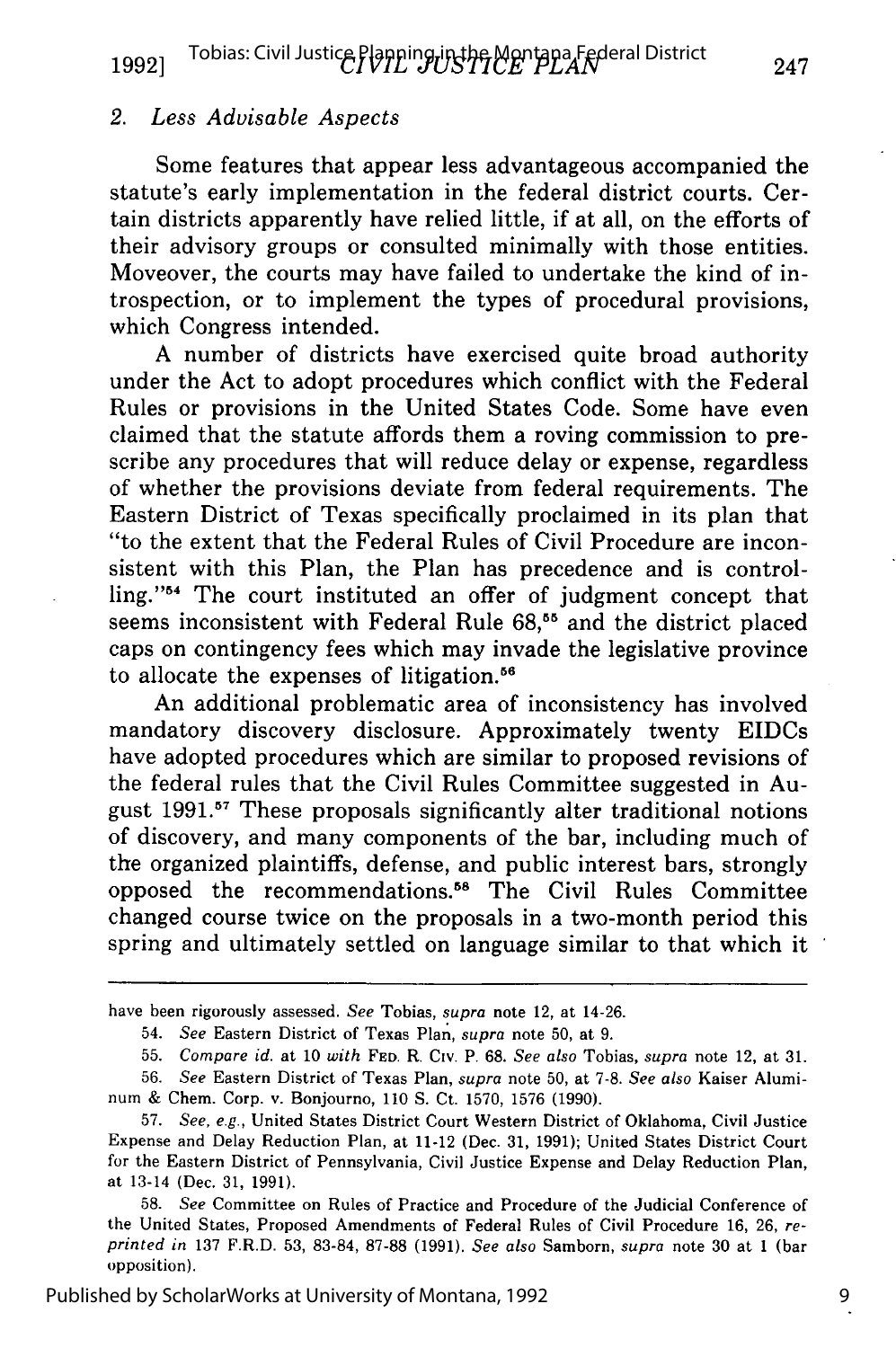had originally suggested.<sup>59</sup> Attorneys in EIDCs throughout the nation, however, apparently are employing the discovery disclosure requirements, often for strategic benefit.<sup>60</sup>

The phrasing of the Civil Justice Reform Act and the accompanying legislative history evince little congressional intent that courts exercise expansive authority to prescribe procedures that conflict with the United States Code or the Federal Rules of Civil Procedure.<sup>61</sup> The Rules Enabling Act specifically provides that local rules are to be "consistent with Acts of Congress" and the Federal Rules.<sup>62</sup> Currently applicable Federal Rule 83 concomitantly provides that, "in all cases not provided for by rule, the district judges and magistrates may regulate their practice in any manner not inconsistent with" the Federal Rules.<sup>63</sup>

## *B. Montana Civil Justice Planning*

#### *1. Beneficial Features*

A number of beneficial features attended early efforts to implement civil justice reform in the Montana District. The court, relying on the efforts of and consulting with the Advisory Group, seems to have undertaken the kind of introspection, and adopted the type of procedures, which Congress envisioned. The district appeared to follow carefully most of the guidance that the Civil Justice Reform Act provided. The court seemed sensitive to the CJRA's goals of reducing cost and delay in civil cases, closely assessed its civil and criminal dockets, considered and prescribed, when appropriate, most of the Act's principles, guidelines and techniques, and based the adopted procedures on supporting

<sup>59.</sup> *See* Samborn, *supra* note 30, at 1. The Judicial Conference Committee on Rules of Practice and Procedure recently forwarded this proposal essentially intact to the Judicial Conference itself, which is likely to submit the proposal unchanged to the Supreme Court. Telephone Interview with Joseph Cecil, Research Division, Federal Judicial Center (July 8, 1992).

<sup>60.</sup> This is premised on conversations with numerous attorneys who practice in federal court.

<sup>61.</sup> *See* Lauren K. Robel, *Fractured Procedure* (1992) (unpublished manuscript) (copy on file with author) (thorough assessment of legislative history indicating Congress intended narrow authority). *See also* Senate Report, *supra* note 4, at 3-31, *reprinted in* 1990 U.S.C.C.A.N. at 6805-35 (no indication in pertinent legislative history that Congress meant to provide expansive authority).

<sup>62.</sup> *See* 28 U.S.C. § 2071(a) (Supp. 1992). *See generally* Tobias, *supra* note 12, at 30. 63. **FED.** R. Civ. P. 83. The 1991 proposal to revise Rule 83 would allow districts to experiment for not more than five years with inconsistent local rules, if the Judicial Conference approved. *See* Committee on Rules of Practice and Procedure of the Judicial Conference of the United States, Proposed Amendment of Federal Rule of Civil Procedure 83, *reprinted in* 137 F.R.D. 53, 152 (1991). *See generally* Samborn, *supra* note 30, at 1.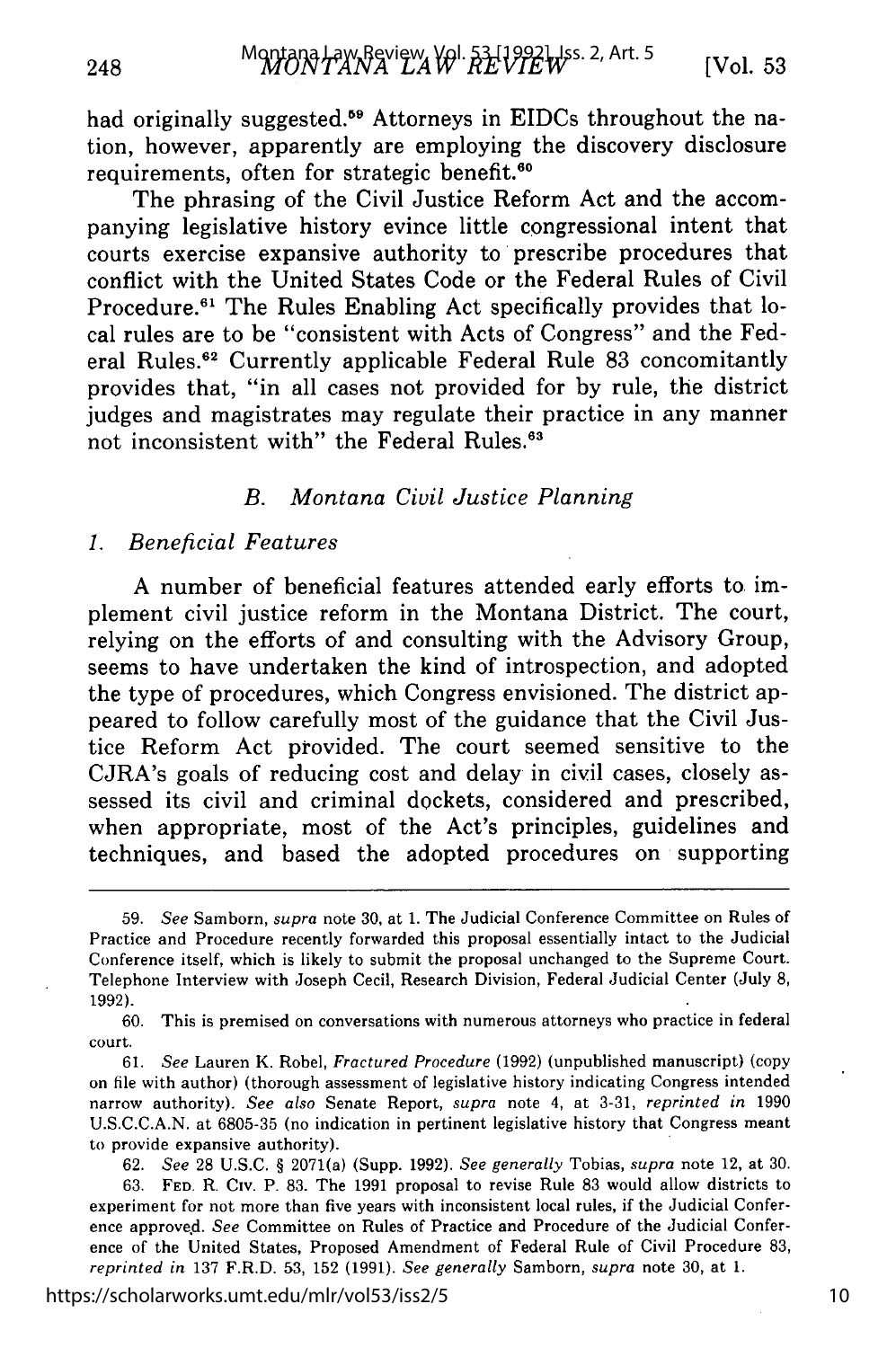materials.<sup>64</sup> The court appeared to confer periodically with the Advisory Group and with additional districts,<sup>65</sup> while the court responded to many of the Group's suggestions, explaining why it employed or rejected the recommendations. <sup>66</sup>

The Montana Federal District Court was attentive to a number of questions that implicate implementation of the CJRA. For instance, the district expressly provided that the new procedural provisions included in its civil justice plan would become effective through revisions in the applicable local rules.<sup>67</sup> The court correspondingly insured that members of the Montana bar had notice and an opportunity to comment on the plan and proposed amendments to the local rules.<sup>68</sup>

The Montana District also included several particular provisions in its plan that are new or innovative and which probably will reduce cost or delay in civil lawsuits. The court was one of the few EIDCs to provide explicitly that the "role of the judicial officer shall be to assist counsel in developing a case management plan which will preclude the utilization of court process as a strategic weapon and facilitate resolution of civil cases in a time frame which will allow full, yet efficient, development of the case."<sup>69</sup> The district will deploy peer review committees consisting of members of the federal bar who will review discovery disputes and potential litigation abuse at the request of judicial officers.<sup>70</sup> These entities may reduce discovery controversies and litigation abuse, which will benefit the court, attorneys and parties.<sup>71</sup> The co-equal assignment of civil cases to Article III judges and magistrate judges should correspondingly conserve resources of Article III judges, especially if lawyers and litigants do not seek reassignment to Article III judges.<sup>72</sup>

*2. Less Advisable Aspects*

The features of civil justice planning in Montana that I con-

- 68. *See supra* notes 38-39 and accompanying text.
- 69. Plan, *supra* note 1, at 13. *See also* Report, *supra* note 17, at 62.

71. The Article III judges and the Advisory Group are more optimistic about these prospects than I am. *See infra* notes 74-82 and accompanying text.

72. *See* Plan, *supra* note 1, at 3. *See also supra* notes 20, 37 and accompanying text, *infra* notes 77-78, 81-82 and accompanying text.

Published by ScholarWorks at University of Montana, 1992

<sup>64.</sup> This is premised almost exclusively on the relevant documents, the Plan, supra note 1, and the Final Plan, *supra* note 2.

<sup>65.</sup> *See, e.g., supra* notes 17, 30, 37 and accompanying text.

<sup>66.</sup> *See, e.g., supra* notes 33-37 and accompanying text.

<sup>67.</sup> *See* Plan, *supra* note 1, at 26-38.

<sup>70.</sup> *See* Plan, *supra* note 1, at 17. *See also supra* notes 31, 37, and accompanying text; *infra* notes 75-76 and accompanying text.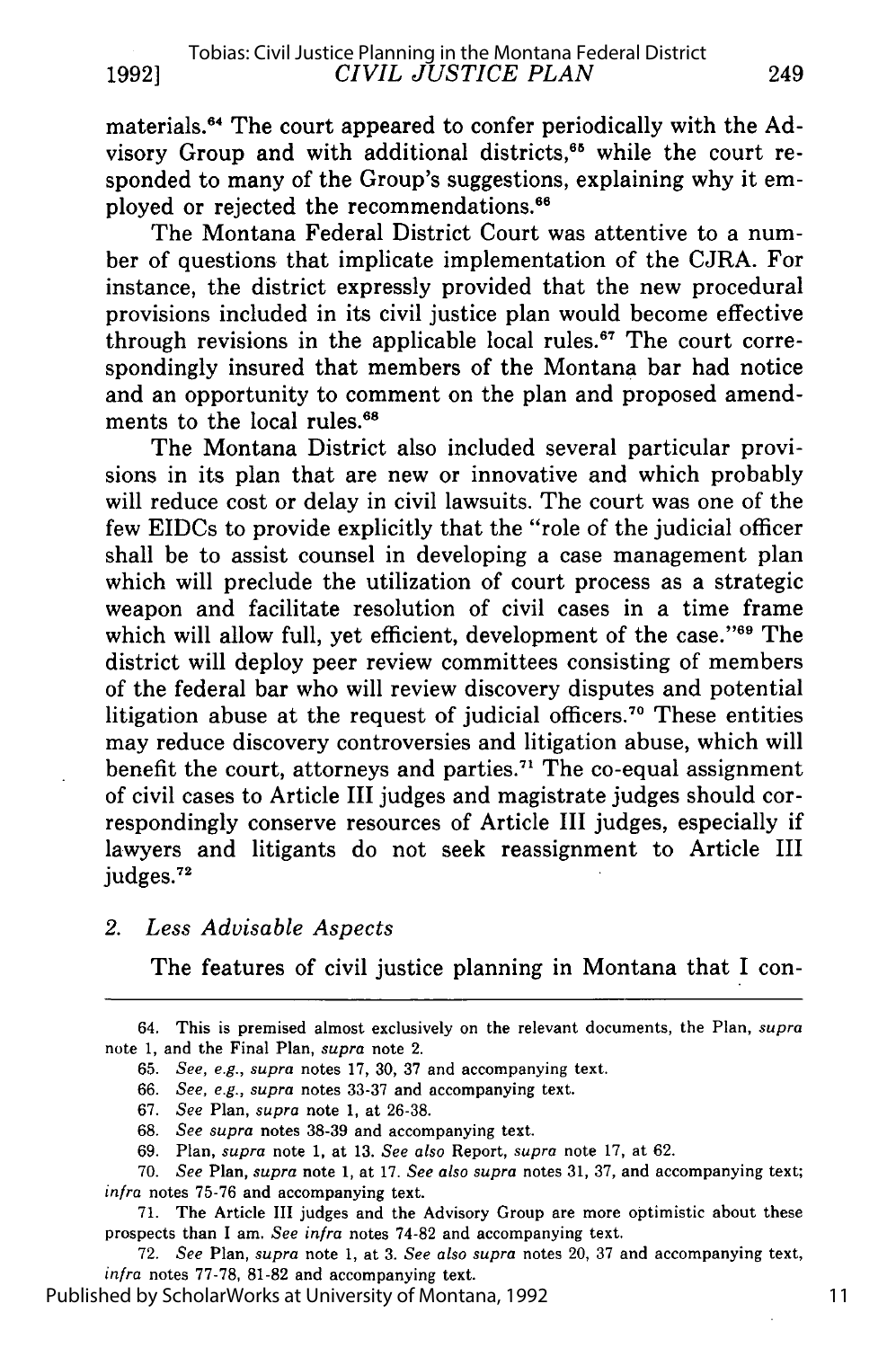sider more troubling need not be comprehensively recounted at this juncture, because I have evaluated those aspects elsewhere.<sup>7</sup> Nonetheless, certain dimensions that I believe are most problematic deserve re-examination here. Perhaps most important, some of the very procedures that are new or creative may also prove troubling. The peer review committees could well reduce the number of discovery disputes and perhaps decrease litigation abuse.<sup>74</sup> Nonetheless, it is unclear that the court possesses the requisite authority to appoint such entities.75 Moreover, it is uncertain how the committees will discharge the duties that the district has assigned them, and it will remain difficult to ascertain whether the committees will satisfy due process, until the court clarifies how it intends that they act.<sup>76</sup> The co-equal assignment of civil cases concomitantly implicates questions of judicial authority. 77 This is particularly true, given that Congress revised the statute governing referral of civil cases to magistrate judges to clarify and make consents to jurisdiction more explicit, and those changes were one component of the Judicial Improvements Act of **1990,** which also included the CJRA.<sup>78</sup> The provisions respecting mandatory discovery disclosure also could be difficult to implement and are likely to be controversial.7" These factors may be worsened, because Montana attorneys invoked the provision as early as April of this year.<sup>80</sup> Additional, specific constituents of the Montana civil justice plan, such as the requirement that judicial officers, lawyers and litigants

74. *See supra* notes **70-71** and accompanying text.

**75.** *See* Tobias, *Procedural Reform, supra* note **3,** at 449; Tobias, Plan, *supra* note **3,** at **95-96.**

**76.** *See* Tobias, *Procedural Reform, supra* note **3,** at 449; Tobias, Plan, *supra* note **3,** at **95-96.** In fairness, the judicial officers plan to meet with the peer review committees once they are appointed and to secure the members' input in developing procedural guidelines. The officers are considering having the committees function in an advisory capacity to pass on hypothetical requests.

**77.** *See* Tobias, *Procedural Reform, supra* note **3,** at 442-43; Tobias, Plan, *upra* note **3,** at 93-94. *See also supra* note **72** and accompanying text.

**78.** *See* Tobias, Plan, *supra* note **3,** at 93-94. The three Article III judges plan to employ different assignment procedures in the near term, and this disuniformity will additionally complicate co-equal assignment. The Article **III** judges, however, may eventually use identical or similar assignment procedures.

**79.** *See supra* notes **30, 37, 57-60** and accompanying text.

**80.** This is premised on conversations with Montana federal court practitioners. The Montana District is now applying the provisions of the civil justice plan to cases filed before its effective date that have not experienced a triggering event, such as a pretrial conference, and to all cases filed after the effective date. The magistrate judge in Great Falls, however, has scheduled a number of cases filed before the effective date so that they are subject to the mandatory disclosure requirement. *See also supra* note **60** and accompanying text.

https://scholarworks.umt.edu/mlr/vol53/iss2/5

**<sup>73.</sup>** See Tobias, *Procedural Reform, supra* note **3,** at 442-51; Tobias, Plan, *supra* note **3,** at **93-96.**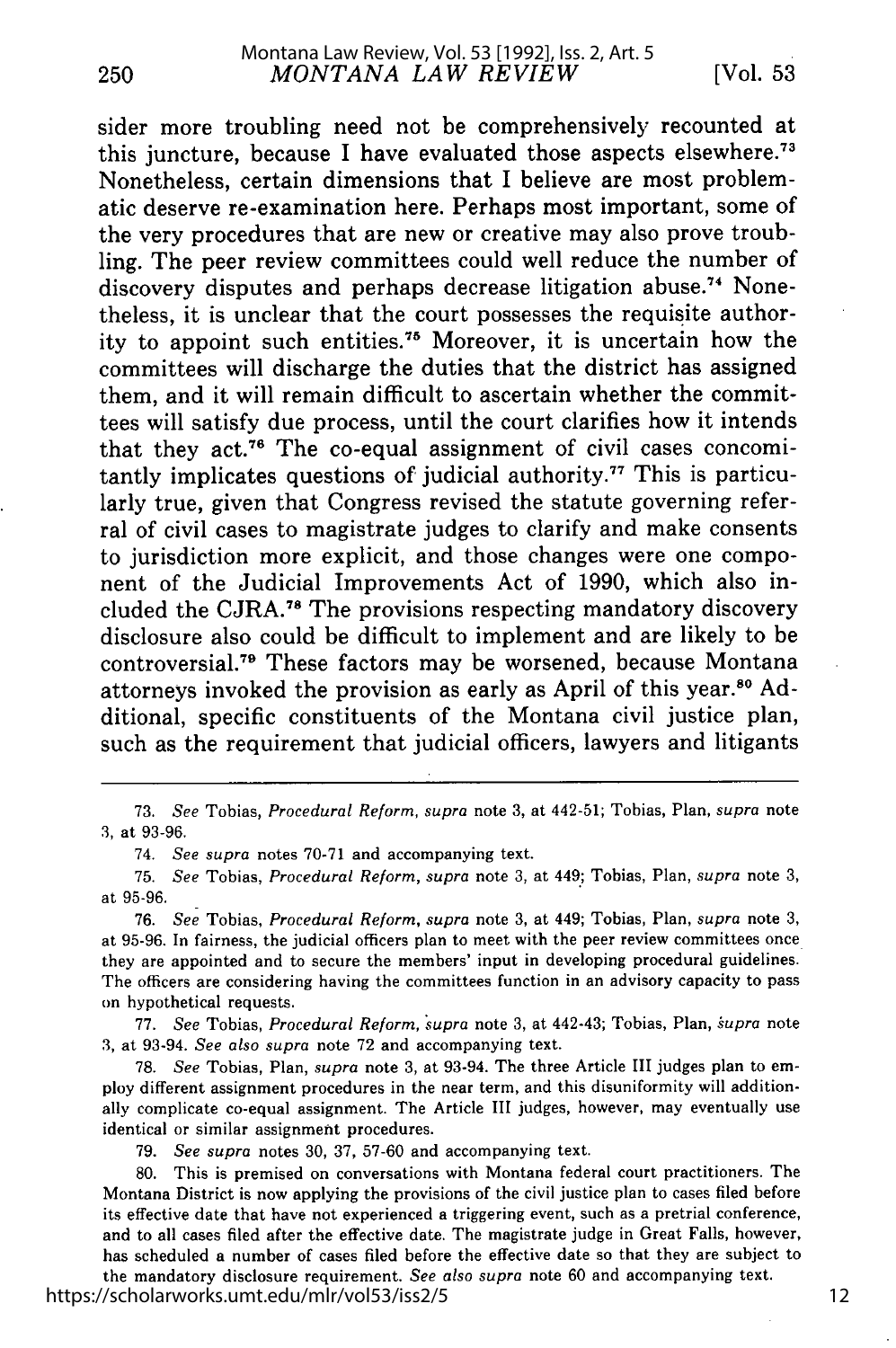participate in a greater number of activities,<sup>81</sup> appear somewhat less troubling than those components examined above, although they could prove problematic. $82$ 

# III. A LOOK INTO THE **FUTURE**

Prognostication about the federal courts, federal practice, and federal procedure is always difficult. This effort is exacerbated by the rapidly-changing nature of federal court practice, by the wealth of procedural activity that is presently occurring in Congress, the federal rule-revision entities, and the courts, and by the ambitious nature of the CJRA. Nonetheless, some predictions and several suggestions can be afforded.

## *A. National*

Civil justice planning has provided numerous benefits nationally. The reform has fostered intense, informative debate over the future of the federal courts and federal civil procedure, has promoted an unprecedented analysis of the operations of the ninetyfour federal trial courts, and has facilitated much interaction between the federal bench and bar. More specifically, there now is considerable ferment over the best procedure for the twenty-first century and the place of local procedural amendment in the national scheme of federal rules revision.

Civil justice planning has concomitantly produced certain disadvantages at the national level. Nascent reform has created considerable confusion and uncertainty, especially regarding applicable procedures in the federal trial courts. Much complexity and disuniformity have attended implementation of the CJRA in the EIDCs13 The Civil Rules Committee's efforts to have the Supreme Court and Congress adopt one of the most thoroughgoing sets of rule revisions in history have compounded these difficulties.<sup>84</sup>

Thus, while Congress, in passing the Act, attempted to achieve the commendable goals of reducing cost and delay in civil litigation, it probably tried to accomplish too much at once. Congress, therefore, should institute some type of mid-course correction that

83. *See supra* notes 54-63 and accompanying text.

Published by ScholarWorks at University of Montana, 1992

<sup>81.</sup> *See supra* note 35 and accompanying text.

<sup>82.</sup> Additional components that could prove problematic include comparatively rigid temporal and numerical limitations and certain aspects of ADR, particularly the use of settlement conferences. *See supra* notes 36-37 and accompanying text.

<sup>84.</sup> *See* Committee on Rules of Practice and Procedure of the Judicial Conference of the United States, Proposed Amendments of Federal Rules of Civil Procedure, *reprinted in* 137 F.R.D. 53 (1991). *See also supra* notes 30, 57-60 and accompanying text.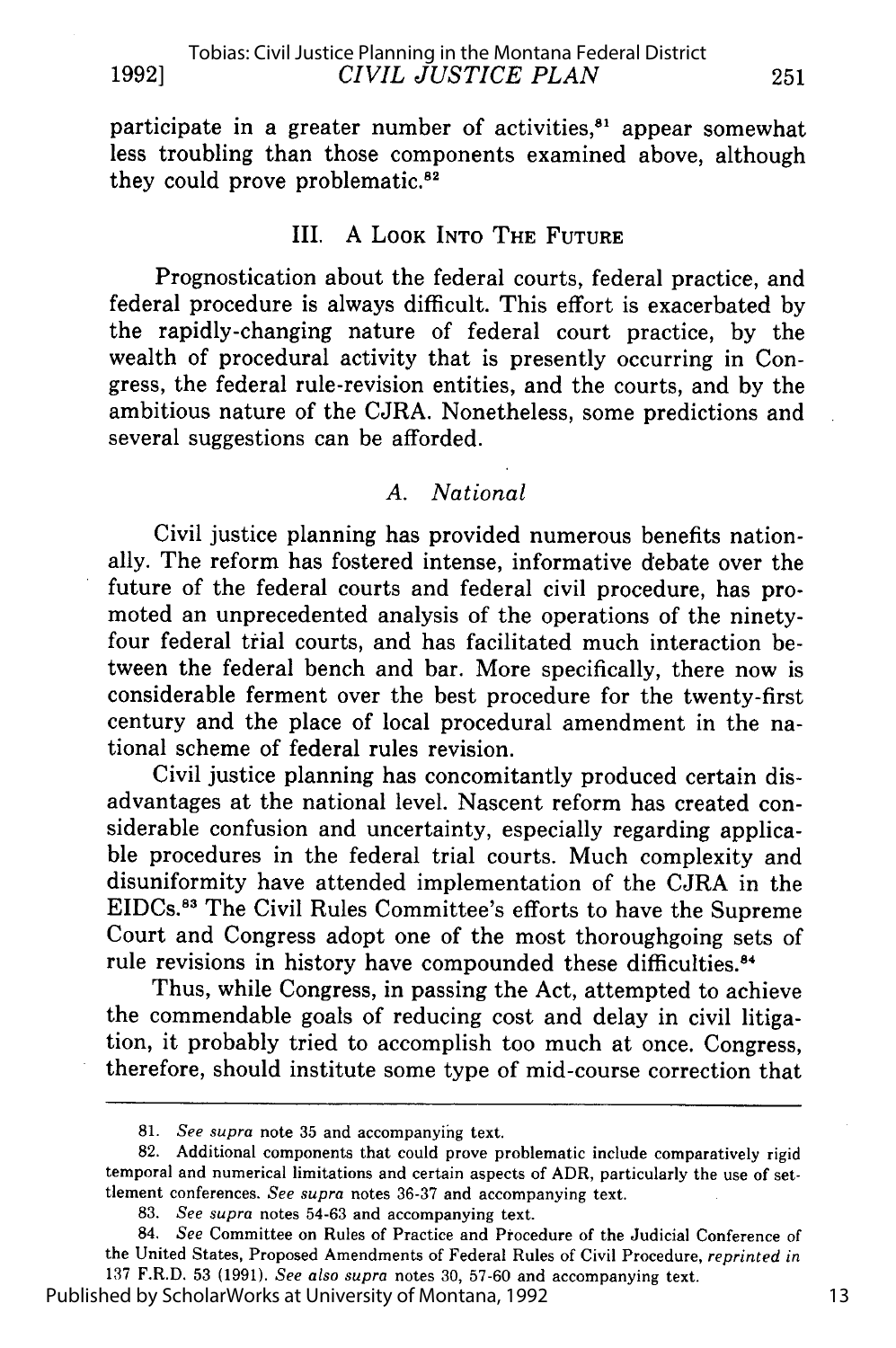252

÷

would scale back this massive, nationwide planning effort. Congress could rely on a number of possible models for this approach. For instance, Congress might allow the EIDCs, or the subset of those courts that are pilot or demonstration districts, to proceed and closely evaluate their work while delaying or suspending the civil justice reform efforts in the remaining sixty districts.<sup>85</sup> Another important complication that Congress must clarify is whether and, if so, the extent to which, it intended districts to prescribe procedures that differ from those in other districts or conflict with the Federal Rules or requirements in the United States Code.<sup>86</sup>

#### *B. Montana*

Civil justice reform in the Montana Federal District Court holds considerable promise for achieving the CJRA's primary goals-reducing delay and expense in civil litigation. The informed, active involvement of judicial officers and attorneys in creating case management plans and the increased use of ADR may well expedite dispute resolution.<sup>87</sup> The co-equal assignment of civil lawsuits probably will save resources of the Article III judges, even as it enhances the workload of the magistrate judges.<sup>88</sup> The employment of peer review committees could limit the quantity of discovery disputes and reduce abuse of the litigation process.<sup>89</sup> Mandatory discovery disclosure might save the time of judicial officers, but the dearth of experimentation with the new concept, its novel nature, the confusion that is likely to attend implementation, and the great controversy that an analogous federal proposal provoked mean that compulsory disclosure, at least initially, will probably not conserve lawyers' or litigants' resources.<sup>90</sup> The Montana Advisory Group, and apparently the Montana judicial officers, are considerably more optimistic about the efficacy of the procedures described above than I am for reasons elaborated in this article

89. *See supra* notes 31, 37, 70-71, 74 and accompanying text. *But see supra* notes 75- 76 and accompanying text.

90. *See supra* notes 30, 37, 54-57, 77-80 and accompanying text. https://scholarworks.umt.edu/mlr/vol53/iss2/5

<sup>85.</sup> There are ten pilot, and four demonstration, districts among the thirty-four EIDCs. See also supra notes 11-15 and accompanying text.

<sup>86.</sup> Congress so structured the CJRA that interdistrict disuniformity is a rather natural concomitant. See supra notes 10, 45 and accompanying text. Conflicts between local procedures and federal requirements are more problematic. *See supra* notes 54-60 and accompanying text.

<sup>87.</sup> *See supra* notes 21-28, 34 and accompanying text. *But see supra* notes 35, 81-82 and accompanying text.

<sup>88.</sup> *See supra* notes 19-20, 37, 72 and accompanying text. *But see supra* notes 77-78 and accompanying text.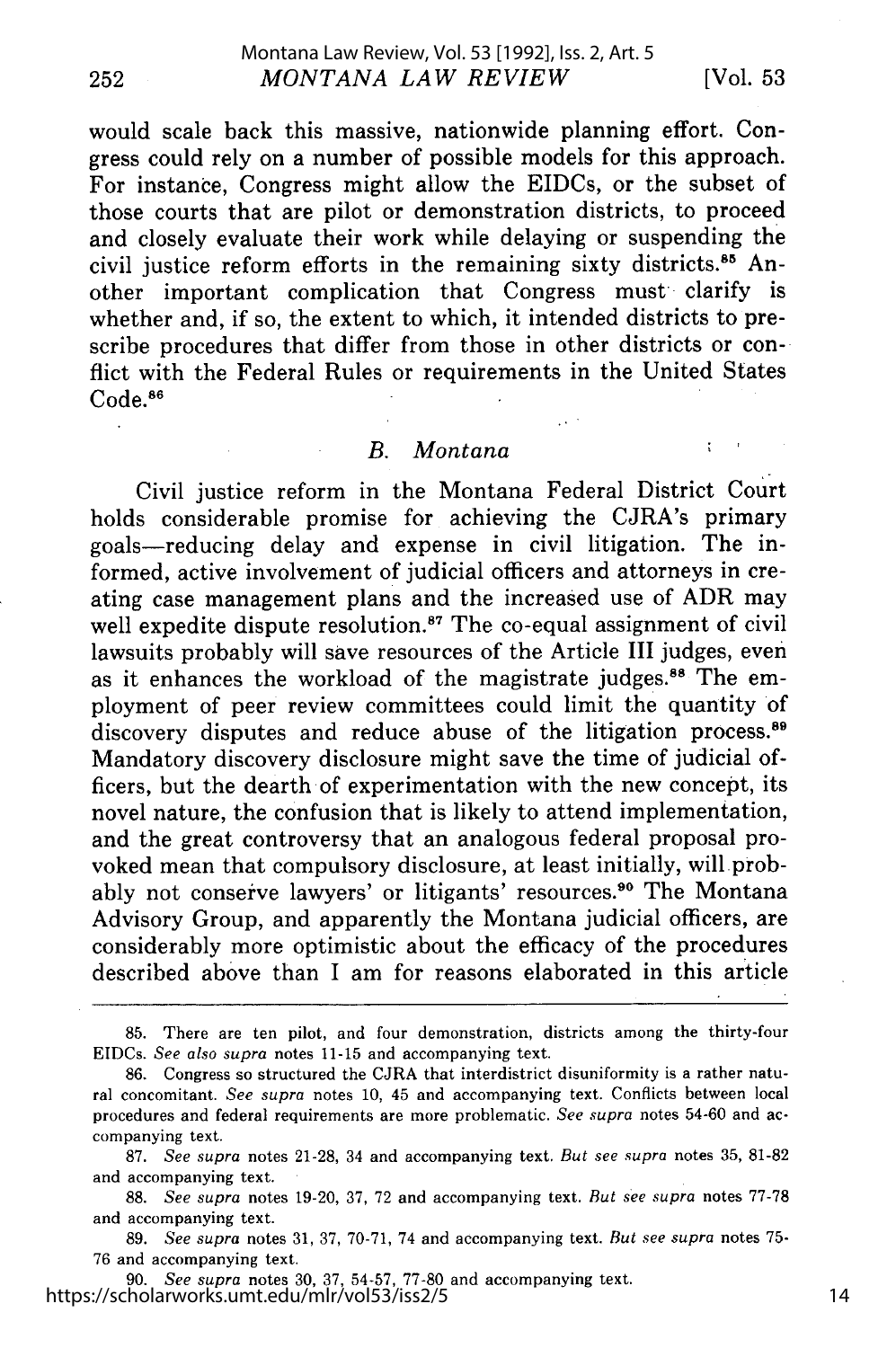**1992]**

and others.<sup>91</sup>

As the judicial officers are implementing the civil justice plan, they should scrutinize the effectiveness of the new procedures pre- scribed, particularly the ones mentioned in the paragraph above. The iudicial officers should also closely monitor, detect and treat any efforts to employ the procedures for tactical benefit.<sup>92</sup> When the Montana District, in consultation with the Advisory Group, undertakes the statutorily-mandated annual assessment of its docket with a view to improvements, the court should rigorously analyze the efficacy of its new procedures and of those the other thirty-three EIDCs have implemented.<sup>93</sup> The Montana District should as well maintain and preserve all of the data pertaining to civil justice reform that it has collected for purposes of future planning and research efforts.

### IV. CONCLUSION

Congress instituted an unprecedented analysis of the federal trial courts when it passed the Civil Justice Reform Act of 1990. Thirty-four districts' issuance of civil justice plans constituted the first important phase of that Act's implementation. Civil justice reform promises to reduce cost and delay in civil litigation nationwide, although caution is warranted in moving too rapidly. The Montana District, as one of the EIDCs, has complied with congressional guidance in instituting civil justice reform. The court has adopted numerous new procedures that should reduce expense and delay in civil cases. The district also has prescribed several novel or innovative concepts that are more ambitious, which may or may not limit cost or delay. If the judicial officers in the Montana District, with the assistance of the Advisory Group, rigorously monitor implementation of the civil justice plan and consider the efficacy of procedures that other courts use, the judicial officers should be able to refine civil justice reform in ways that will reduce expense and delay in civil lawsuits.

<sup>91.</sup> *See supra* notes 74-82 and accompanying text. *See also* Tobias, *Procedural Reform, supra* note 3, at 449; Tobias, Plan, *supra* note 3, at 93-96.

<sup>92.</sup> *See supra* note 69 and accompanying text.

**<sup>93.</sup>** *See* 28 U.S.C. § 475 (Supp. 1992). *See also supra* note 85 and accompanying text. Published by ScholarWorks at University of Montana, 1992